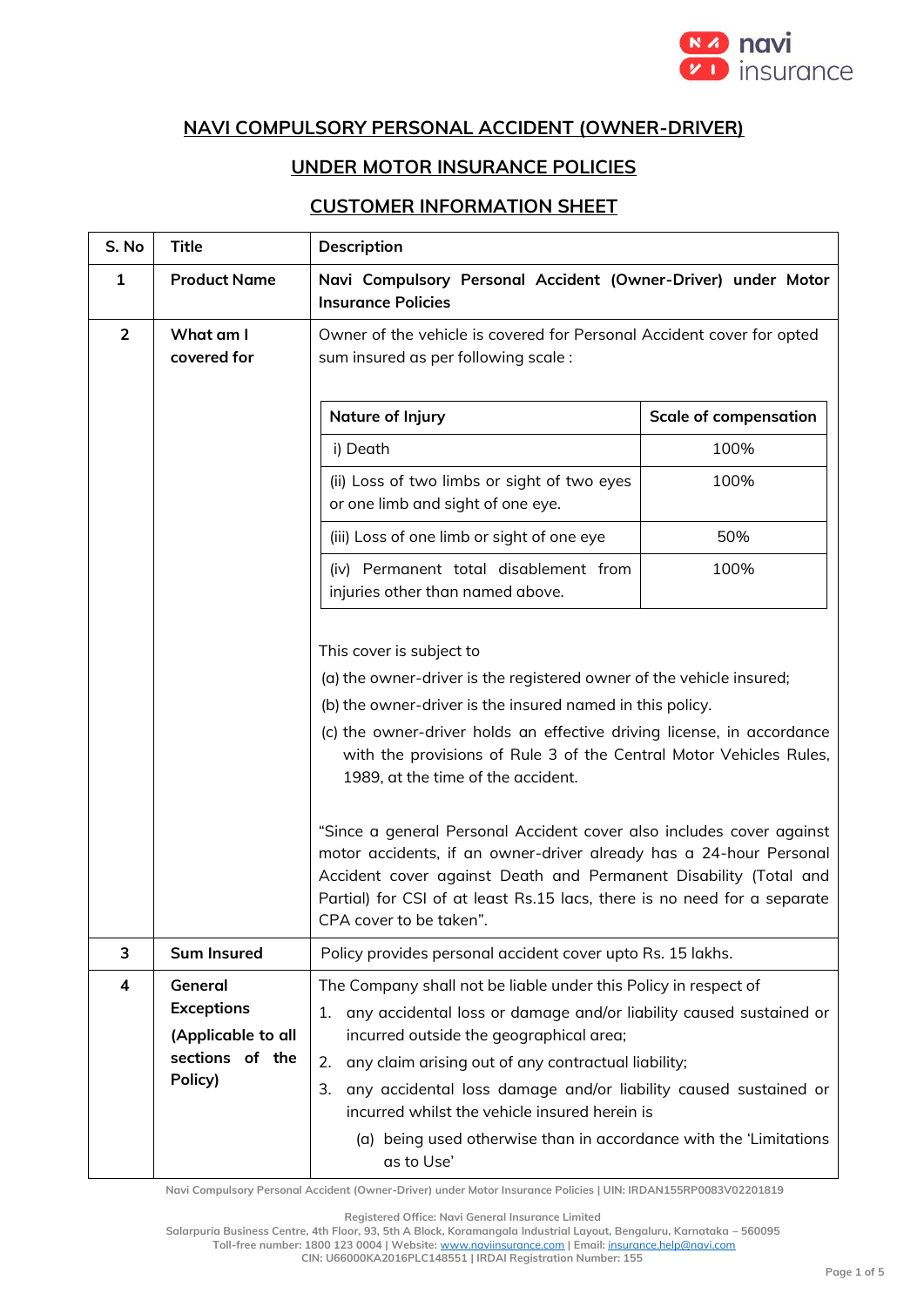

|   |                              | or<br>(b) being driven by or is for the purpose of being driven by<br>him/her in the charge of any person other than a Driver as<br>stated in the Driver's Clause.<br>4. (a) Any accidental loss or damage to any property whatsoever or<br>any loss or expense whatsoever resulting or arising there from or<br>any consequential loss<br>(b) any liability of whatsoever nature directly or indirectly caused by<br>or contributed to by or arising from ionising radiations or<br>contamination by radioactivity from any nuclear fuel or from any<br>nuclear waste from the combustion of nuclear fuel. For the purpose<br>of this exception combustion shall include any self-sustaining<br>process of nuclear fission.                                                                                                                                                                  |
|---|------------------------------|-----------------------------------------------------------------------------------------------------------------------------------------------------------------------------------------------------------------------------------------------------------------------------------------------------------------------------------------------------------------------------------------------------------------------------------------------------------------------------------------------------------------------------------------------------------------------------------------------------------------------------------------------------------------------------------------------------------------------------------------------------------------------------------------------------------------------------------------------------------------------------------------------|
|   |                              | 5.<br>Any accidental loss or damage or liability directly or indirectly<br>caused by or contributed to by or arising from nuclear weapons<br>material.                                                                                                                                                                                                                                                                                                                                                                                                                                                                                                                                                                                                                                                                                                                                        |
|   |                              | Any accidental loss damage and/or liability directly or indirectly or<br>6.<br>proximately or remotely occasioned by contributed to by or<br>traceable to or arising out of or in connection with war, invasion,<br>the act of foreign enemies, hostilities or warlike operations<br>(whether before or after declaration of war) civil war, mutiny<br>rebellion, military or usurped power or by any direct or indirect<br>consequence of any of the said occurrences and in the event of any<br>claim hereunder the insured shall prove that the accidental loss<br>damage and/or liability arose independently of and was in no way<br>connected with or occasioned by or contributed to by or traceable<br>to any of the said occurrences or any consequences thereof and in<br>default of such proof, the Company shall not be liable to make any<br>payment in respect of such a claim. |
|   |                              | (Note: the above is an abridged wording of the policy exclusions.<br>Please refer to the policy document for the full listing)                                                                                                                                                                                                                                                                                                                                                                                                                                                                                                                                                                                                                                                                                                                                                                |
| 5 | Renewal<br><b>Conditions</b> | The Policy can be renewed on or before the end of the Policy Period<br>subject to realization of renewal premium. However, we shall not be<br>bound to give notice that such renewal is due. Also, we may exercise<br>option of not renewing the policy on grounds of fraud,<br>misrepresentation, non-cooperation, moral hazard or suppression of<br>any material fact either at the time of taking the Policy or any time<br>during the currency of the policy. Policy coverage, premium, and terms<br>and conditions of the policy may change on renewal.                                                                                                                                                                                                                                                                                                                                  |

**Navi Compulsory Personal Accident (Owner-Driver) under Motor Insurance Policies | UIN: IRDAN155RP0083V02201819**

**Registered Office: Navi General Insurance Limited**

**Salarpuria Business Centre, 4th Floor, 93, 5th A Block, Koramangala Industrial Layout, Bengaluru, Karnataka – 560095 Toll-free number: 1800 123 0004 | Website:** [www.naviinsurance.com](http://www.naviinsurance.com/) **| Email:** [insurance.help@navi.com](mailto:insurance.help@navi.com)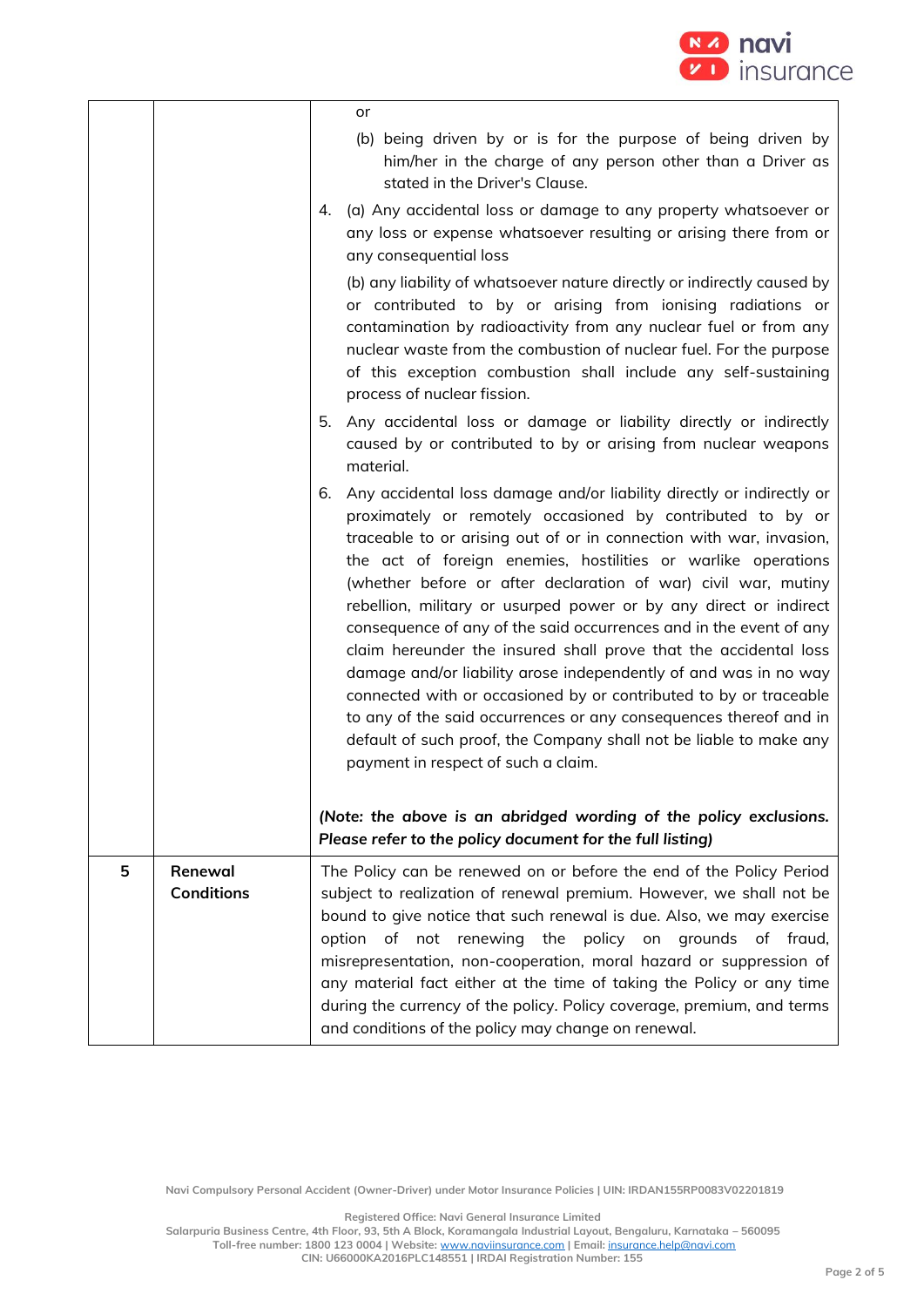

| 6              | Cancellation  | Cancellation by You - Policy/certificate can be cancelled at any time by<br>giving 15 days' prior written notice to us. Refund of premium shall be<br>computed in accordance with short period rate for the period the Policy<br>has been in force provided no claim has occurred up to the date of<br>cancellation.<br><b>Cancellation by Insurer</b> – We may cancel the policy by sending fifteen<br>days' notice by recorded delivery to you at your last known address on<br>the grounds of misrepresentation, fraud, non-disclosure of material<br>facts or non-cooperation. In the event of cancellation of this Policy on<br>grounds of misrepresentation, fraud, non-disclosure of material facts,<br>the policy shall stand cancelled ab-initio and there will be no refund of<br>premium. In the event the policy is cancelled on the grounds of non-<br>cooperation by you then the premium shall be computed and retained<br>in accordance with short period rate for the period the Policy has been<br>in force provided no claim has occurred up to the date of cancellation. |
|----------------|---------------|----------------------------------------------------------------------------------------------------------------------------------------------------------------------------------------------------------------------------------------------------------------------------------------------------------------------------------------------------------------------------------------------------------------------------------------------------------------------------------------------------------------------------------------------------------------------------------------------------------------------------------------------------------------------------------------------------------------------------------------------------------------------------------------------------------------------------------------------------------------------------------------------------------------------------------------------------------------------------------------------------------------------------------------------------------------------------------------------|
| $\overline{7}$ | <b>Claims</b> | <b>Claim Notification &amp; Registration:</b><br>Notify or submit a claim by following way;<br>By calling Toll Free 18001230004OR<br>For Senior Citizens, we have a special cell and Our Senior<br>Citizen customers can email us at seniorcare@navi.com for<br>priority resolution<br>By sending an E Mail to insurance.help@navi.com OR<br>Through Customer Portal on website www.naviinsurance.com<br><b>OR</b><br>Directly walk into branch<br>Documents Required for settlement of Claim:<br>Policy copy<br>Certificate from government hospital doctor confirming the<br>nature and degree of disability<br>Discharge summary of the treating hospital clearly indicating<br>the Hospital Registration No.<br>Diagnostic reports<br>٠<br>FIR / Panchanama- (if Notified to Police) Attested or Original<br>٠<br>Final Police Report- (if applicable)<br>٠<br>Death Certificate*<br>٠<br>Post Mortem report*<br>٠<br>Legal Heir certificate /nominee certificate*<br>Driving license of owner driver<br><b>KYC</b> of Claimant                                                          |

**Navi Compulsory Personal Accident (Owner-Driver) under Motor Insurance Policies | UIN: IRDAN155RP0083V02201819**

**Registered Office: Navi General Insurance Limited**

**Salarpuria Business Centre, 4th Floor, 93, 5th A Block, Koramangala Industrial Layout, Bengaluru, Karnataka – 560095**

**Toll-free number: 1800 123 0004 | Website:** [www.naviinsurance.com](http://www.naviinsurance.com/) **| Email:** [insurance.help@navi.com](mailto:insurance.help@navi.com)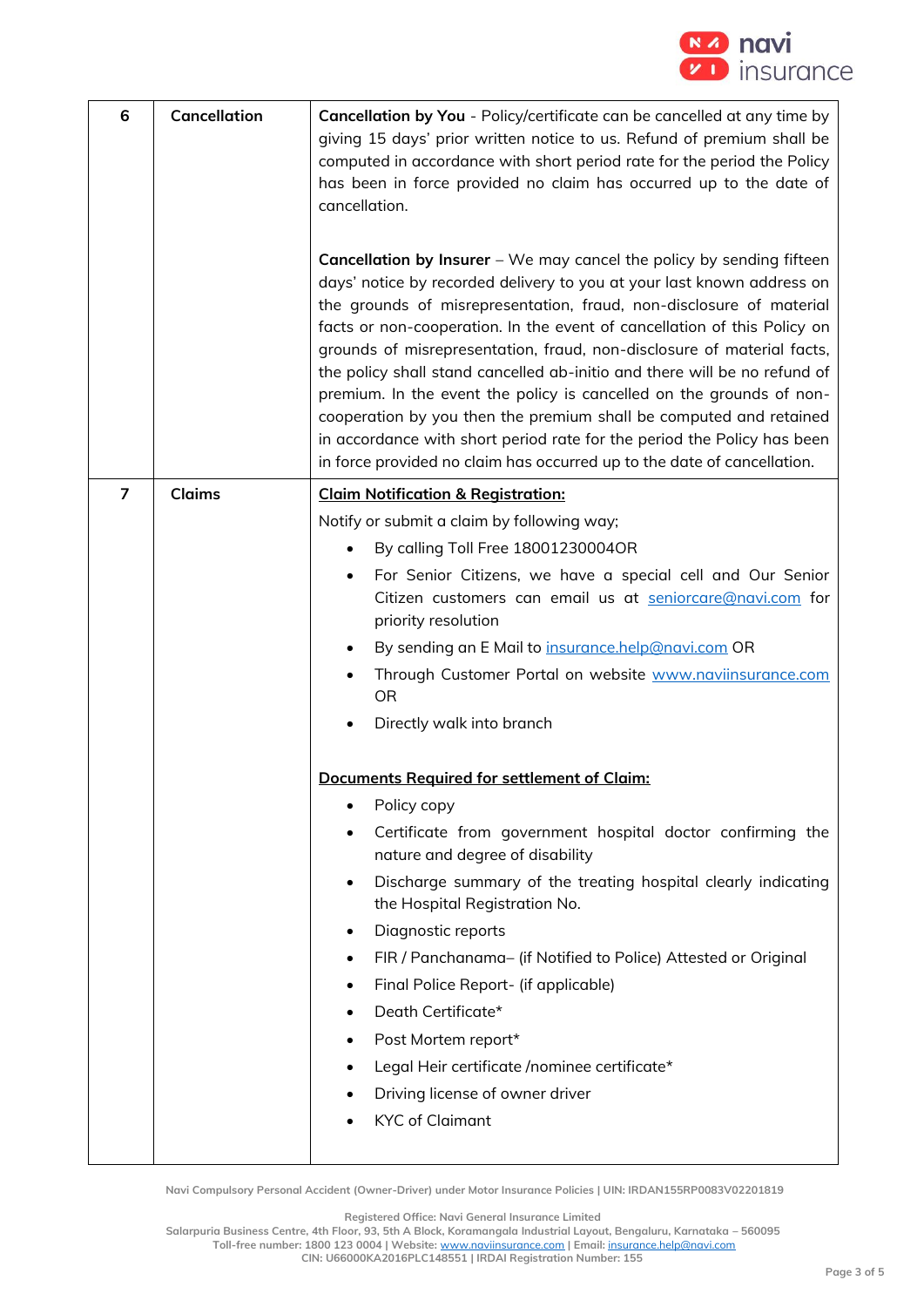

|   |                                             | (Marked with * are required only in death claims)                                                                                                                                                                                                                                                                                                                                                                                                                 |  |
|---|---------------------------------------------|-------------------------------------------------------------------------------------------------------------------------------------------------------------------------------------------------------------------------------------------------------------------------------------------------------------------------------------------------------------------------------------------------------------------------------------------------------------------|--|
| 8 | <b>Policy Servicing</b>                     | a. Call Us: Toll Free 1800 123 0004                                                                                                                                                                                                                                                                                                                                                                                                                               |  |
|   |                                             | b. Email: insurance.help@navi.com                                                                                                                                                                                                                                                                                                                                                                                                                                 |  |
|   |                                             | Email for Senior Citizens- seniorcare@navi.com                                                                                                                                                                                                                                                                                                                                                                                                                    |  |
|   |                                             | c. Visit our website: https://www.naviinsurance.com/service/                                                                                                                                                                                                                                                                                                                                                                                                      |  |
|   |                                             | d. Walk in for assistance                                                                                                                                                                                                                                                                                                                                                                                                                                         |  |
|   |                                             | e. Dispatch your letters to us at -                                                                                                                                                                                                                                                                                                                                                                                                                               |  |
|   |                                             | Corporate Office: Navi General Insurance Limited                                                                                                                                                                                                                                                                                                                                                                                                                  |  |
|   |                                             | Salarpuria Business Centre, 4th B Cross Road, 5th Block,<br>Koramangala Industrial Layout, Bengaluru, Karnataka - 560095                                                                                                                                                                                                                                                                                                                                          |  |
|   |                                             | f. Escalation $-$                                                                                                                                                                                                                                                                                                                                                                                                                                                 |  |
|   |                                             | First Escalation - Contact Customer Experience Team at -<br>Manager.CustomerExperience@navi.com                                                                                                                                                                                                                                                                                                                                                                   |  |
|   |                                             | Second Escalation - Email to Head Customer Experience and<br>$\bullet$<br>Grievance Redressal Officer at -                                                                                                                                                                                                                                                                                                                                                        |  |
|   |                                             | Head.CustomerExperience@navi.com                                                                                                                                                                                                                                                                                                                                                                                                                                  |  |
|   | <b>Grievances</b><br>L<br><b>Complaints</b> | If You have a grievance about any matter relating to the Policy, or Our<br>decision on any matter, or the claim, You can address Your grievance<br>as follows:                                                                                                                                                                                                                                                                                                    |  |
|   |                                             | 1. Our Grievance Redressal Officer                                                                                                                                                                                                                                                                                                                                                                                                                                |  |
|   |                                             | You can send Your grievance in writing by post or email to<br>Our Grievance Redressal Officer at the following address:                                                                                                                                                                                                                                                                                                                                           |  |
|   |                                             | Navi General Insurance Limited                                                                                                                                                                                                                                                                                                                                                                                                                                    |  |
|   |                                             | (formerly known as DHFL General Insurance Limited)                                                                                                                                                                                                                                                                                                                                                                                                                |  |
|   |                                             | Corporate Office: Salarpuria Business Centre, 4th B Cross<br>Road, 5th Block, Koramangala Industrial Layout, Bengaluru,<br>Karnataka - 560095                                                                                                                                                                                                                                                                                                                     |  |
|   |                                             | E-mail: gro@navi.com                                                                                                                                                                                                                                                                                                                                                                                                                                              |  |
|   |                                             | Toll free: 1800 123 0004                                                                                                                                                                                                                                                                                                                                                                                                                                          |  |
|   |                                             | 2. Consumer Affairs Department of IRDAI                                                                                                                                                                                                                                                                                                                                                                                                                           |  |
|   |                                             | In case it is not resolved within 15 days or if You are unhappy<br>α.<br>with the resolution You can approach the Grievance<br>Redressal Cell of the Consumer Affairs Department of IRDAI<br>by calling Toll Free Number 155255 (or) 1800 4254 732 or<br>sending an e-mail to complaints@irdai.gov.in. You can also<br>make use of IRDAI's online portal - Integrated Grievance<br>Management System (IGMS) by registering Your complaint at<br>igms.irda.gov.in. |  |
|   |                                             | You can send a letter to IRDAI with Your complaint on a<br>b.<br>Complaint Registration Form available by clicking here. You<br>must fill and send the Complaint Registration Form along<br>with any documents by post or courier to General Manager,                                                                                                                                                                                                             |  |

**Navi Compulsory Personal Accident (Owner-Driver) under Motor Insurance Policies | UIN: IRDAN155RP0083V02201819**

**Registered Office: Navi General Insurance Limited**

**Salarpuria Business Centre, 4th Floor, 93, 5th A Block, Koramangala Industrial Layout, Bengaluru, Karnataka – 560095**

**Toll-free number: 1800 123 0004 | Website:** [www.naviinsurance.com](http://www.naviinsurance.com/) **| Email:** [insurance.help@navi.com](mailto:insurance.help@navi.com)